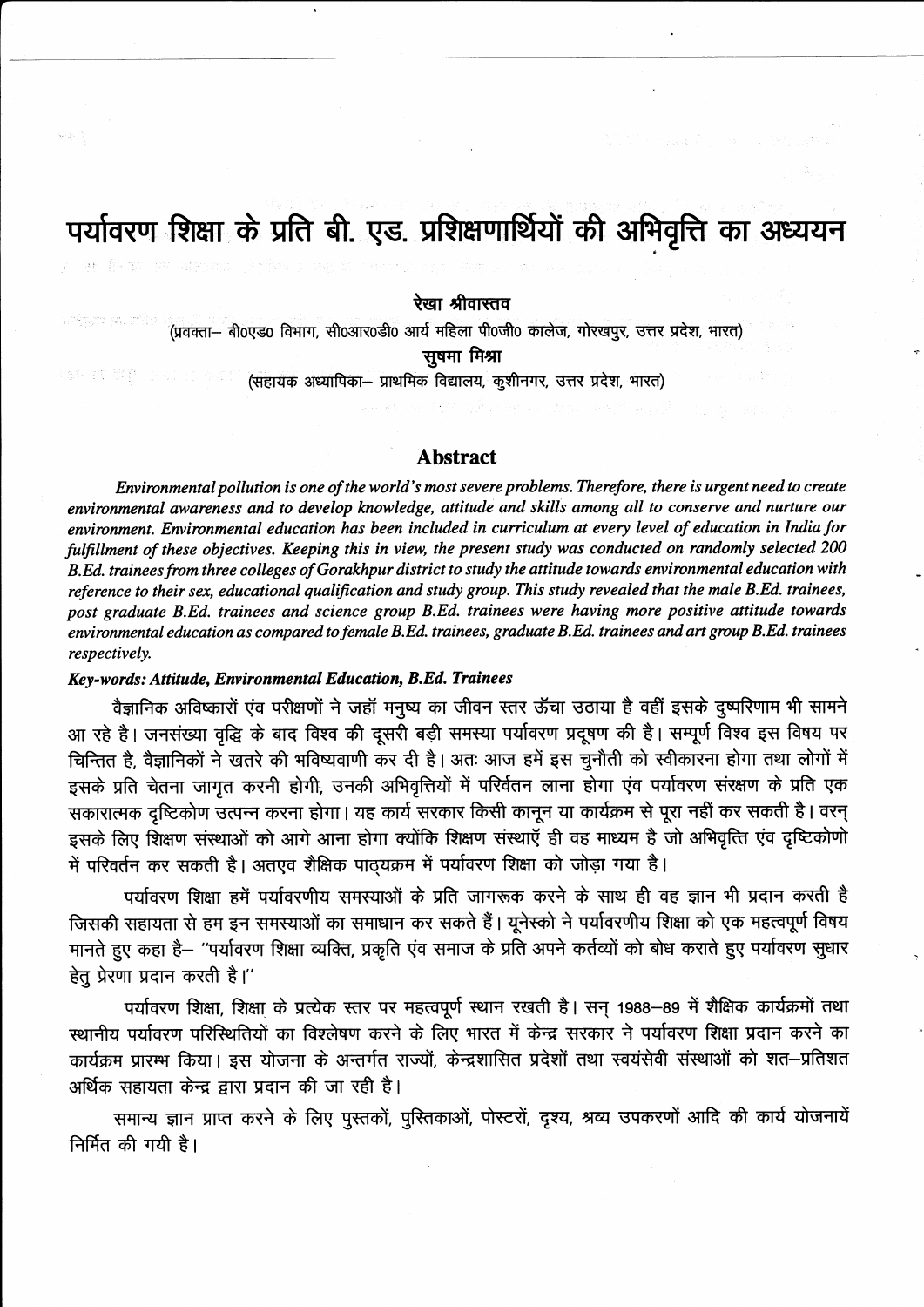#### SPIJE, Vol. 1, No. 1, January 2011

विद्यालयों में बालोद्यान का विकास तथा अपने आस-पास की परिस्थितिकीय समस्याओं का अध्ययन भी उसमें शामिल किया गया है। एन0सी0ई0 आर0 टी0 नई दिल्ली द्वारा प्राथमिक एंव माध्यमिक स्तरों पर पर्यावरण सम्बन्धी पाठ निश्चित किये गये है। इसके अतिरिक्त पर्यावरण पर पाठ्य-पुस्तके, पत्र-पात्रिकाये तथा दृश्य सामग्रियॉ निर्मित की गई है। (एन0 सी0 ए0 2005)

उच्च स्तर पर भी पर्यावरण शिक्षा को विभान्न विषयों में समायोजित करके तथा स्वतंत्र विषय के रूप में पाठ्यक्रम में सम्मिलित किया गया है। भारतवर्ष के लगभग 20 इन्जीनियरिंग कॉलेजों के अन्तर्गत पर्यावरण शिक्षा का स्नातकोत्तर पाठयक्रम संचालित किया गया है। भारत में पर्यावरण प्रदूषण से उत्पन्न रोगों एवं उनसे बचाव के उपाय, अन्तर्राष्ट्रीय स्तर पर पर्यावरण सरंक्षण कार्यक्रमों की जानकारी प्रारम्भ की गयी है। पर्यावरण संरक्षण के कार्यक्रमों का ज्ञान, प्राकृतिक संसाधनों की समाप्ति का ज्ञान, उनके वैकल्पिक स्रोतों का ज्ञान तथा पर्यावरण का सांस्कृतिक व धार्मिक महत्व आदि प्रकरणों को स्नातकोत्तर स्तर पर शामिल किया गया है। जवाहर लाल नेहरू विश्वविद्यालय, नई दिल्ली के अन्तर्गत पर्यावरण विज्ञान विद्यालय की स्थापना की गई है, जो विश्वविद्यालय अनुदान आयोग से मान्यता प्राप्त है।

पर्यावरण शिक्षा की महत्ता को देखते हुए विभिन्न विश्व विद्यालयों के शिक्षक प्रशिक्षण पाठ्यक्रम में भी इसे सम्मिलित किया गया है। जिससे शिक्षक प्रशिक्षणार्थी पर्यावरण संरक्षण के प्रति जागरूक हो तथा भविष्य में छात्रों में भी चेतना पैदा करें। यदि शिक्षक में पर्यावरण संरक्षण से सम्बन्धित कौशल, अभिवृत्ति एवं मूल्य विकसित है तो निश्चय ही वह विद्यार्थियों में भी इन गुणों को विकसित करने में महत्वपूर्ण भूमिका निमा सकता है। तात्पर्य यह है कि शिक्षा द्वारा पर्यावरण सरक्षण हेतु शिक्षकों की इसके प्रति सकारात्मक अभिवृत्ति आवश्यक है।

इसी सन्दर्भ में शोधकर्त्रीद्वय के मन में यह जिज्ञासा उत्पन्न हुई कि बी0एड0 प्राशिक्षणार्थी पर्यावरण शिक्षा के प्रति कैसी अभिवृत्ति रखते है? क्या उनकी सकारात्मक या नकारात्मक अभिवृत्ति लिंग, वर्ग एंव शैक्षिक योगयता से प्रभावित होती है? इसी जिज्ञासा से प्रेरित होते हुए शोधकर्त्रियो ने प्रस्तुत विषय को शोध हेतू चुना ताकि कुछ सार्थक परिणाम प्राप्त किया जा सकें।

## अध्ययन उददेश्य

पर्यावरण शिक्षा के प्रति बी0एड0 प्रशिक्षणार्थियों की अभिवृत्ति का लिंग के सन्दर्भ में अध्ययन करना।

पर्यावरण शिक्षा के प्रति बी0एड0 प्रशिक्षाणर्थियों की अभिवृत्ति का शैक्षिक योग्यता के सन्दर्भ में अध्ययन करना।

पर्यावरण शिक्षा के प्रति बी0एड0 प्राशिक्षार्थियों की अभिवृत्ति का वर्ग (कला / विज्ञान) के सन्दर्भ में अध्ययन करना। परिकल्पना

प्रस्तुत अध्ययन में निम्नलिखित शून्य परिकल्पनाएँ निर्मित की गई है।

- पर्यावरण शिक्षा के प्रति बी0एड0 प्रशिक्षणर्थियों की अभिवृत्ति एंव लिंग में .01 विश्वस्नीयता स्तर पर कोई सार्थक सम्बन्ध नहीं है।
- पर्यावरण शिक्षा के प्रति बी0एड0 प्राशिक्षणर्थियो की अभिवृत्ति एंव शैक्षिक योग्यता में .01 विश्वस्नीयता स्तर पर कोई सार्थक सम्बन्ध नही है।
- पर्यावरण शिक्षा के प्रति बी0एड0 प्राशिक्षणार्थियों की अभिवृत्ति एंव अध्ययन वर्ग (कला / विज्ञान) में .01 विश्वस्नीयता स्तर पर कोई सार्थक सम्बन्ध नही है।

परिसीमन

प्रस्तुत अध्ययन गोरखपुर जनपद में राष्ट्रीय अध्यापक शिक्षा परिषद् द्वारा मान्यता प्राप्त, यादृच्छिक विधि से चयनित महाविद्यालयों में प्रशिक्षणरत बी0एड0 प्राशिक्षणार्थियों के अध्ययन तक सीमित है।

 $151$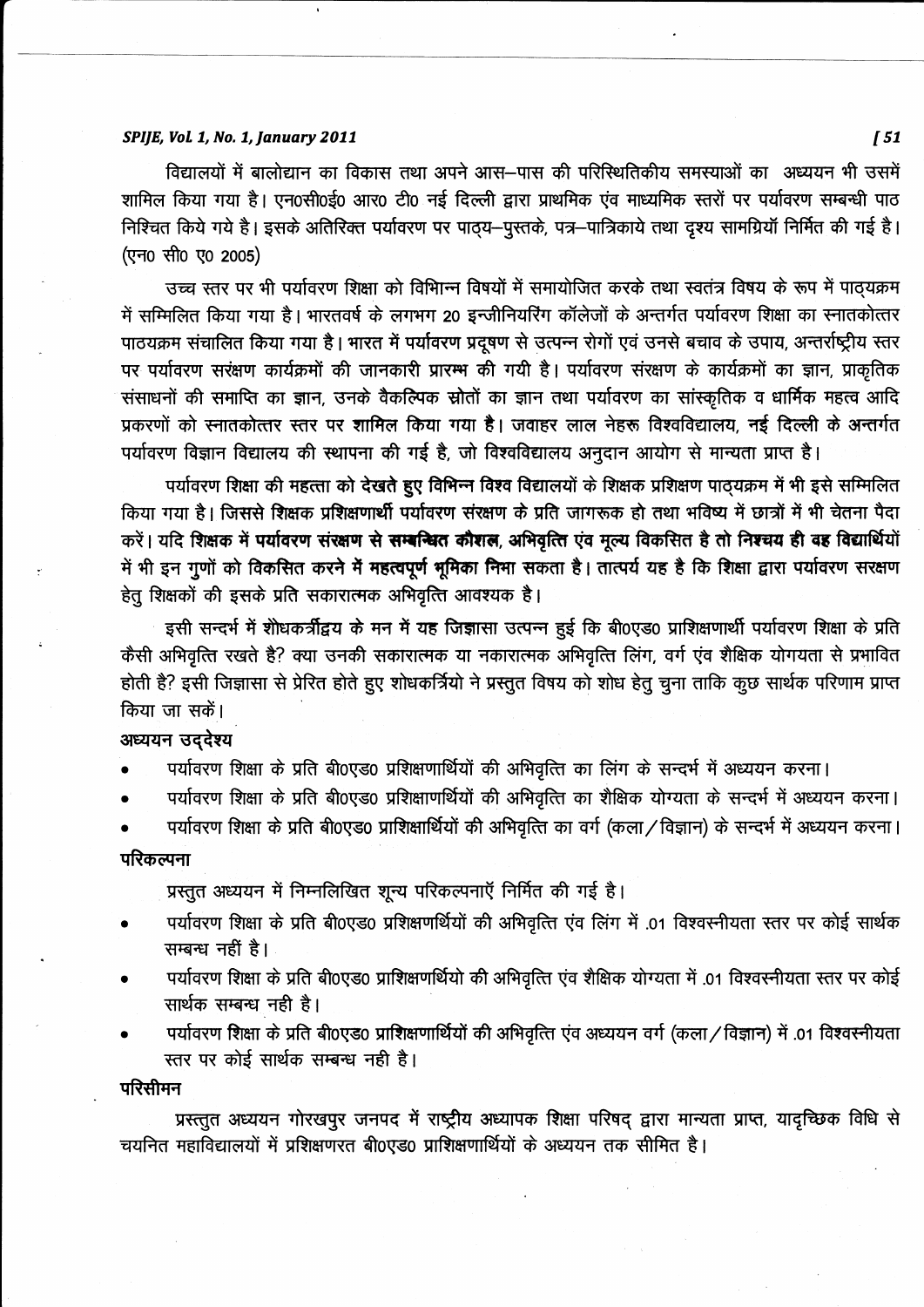#### शोध विधि

प्रस्तुत शोध में अनुसंधान की सर्वेक्षण विधि का प्रयोग किया गया है। (गैरेट, 1989)

#### शोध उपकरण

उपकरण के रूप में शोधकर्त्रीद्वय ने पर्यावरण शिक्षा के प्रति अभिवृत्ति अध्ययन हेतु लिकर्ट पांच बिन्दु मापनी के आधार पर स्वानिर्मित पर्यावरण शिक्षा अभिवृत्ति मापनी का प्रयोग किया है। (गुप्ता, 2005)

# समष्टि व प्रतिदर्श

इस अध्ययन की समाष्टि में ऐसे सभी शिक्षक प्रशिक्षण महाविद्यालय आते है जो राष्ट्रीय अध्यापक शिक्षण परिषद द्वारा मान्यता प्राप्त है। किन्तु प्रतिदर्श के रूप में गोरखपुर जनपद स्तर पर यादृच्छिक विधि से चयनित मात्र तीन महाविद्यालयों एंव उनमें प्रशिक्षणरत कुल प्रशिक्षणार्थियों में से मात्र 200 प्रशिक्षणार्थियों को अध्ययन में सम्मिलित किया गया है।

## प्रदत्त संकलन

प्रदत्त संकलन हेतु चयनित प्रतिदर्श को आवश्यक निर्देश देते हुए मापनी का प्रशासन किया गया तथा निश्चित समय के पश्चात मापनी को संकलित करके फलांकन किया गया। फलांकन करते समय अनुकूल कथनों में पूर्णतः सहमत, सहमत, अनिश्चित, असहमत, एंव पूर्णतः असहमत हेत क्रमश 5, 4, 3, 2 एवं 1 अंक प्रदान किये गये। इसी प्रकार प्रतिकूल कथनों में पूर्णतः सहमत, सहमत, अनिश्चित, असहमत एंव पूर्णतः असहमत के लिए क्रमशः १, २, ३, ४ एवं ५ अंक प्रदान किये गये। इस प्रकार प्रदत्तों को संकलित किया गया।

# प्रदत्त विश्लेषण

प्रदत्त विश्लेषण हेतु अध्ययन उद्देश्य को ध्यान में रखते हुए सम्पूर्ण बी0एड0 प्रशिक्षणार्थियों को लिंग, शैक्षिक योग्यता तथा कला/विज्ञान वर्ग के आधार पर वर्गीकृत किया गया तथा उनके प्राप्तांक ज्ञात किये गये। प्राप्ताकों के विश्लेषण हेतु इनकी अलग—अलग आवृत्ति वितरण तालिका बनाई गई तथा उनका पृथक—पृथक मध्यमान एंव प्रमाणिक विचलन ज्ञात किया गया तथा दो मध्यमानों में अन्तर की सार्थकता की जॉच हेतु क्रान्तिक अनुपात की गणना की गई। गणना से प्राप्त मानों का विवरण निम्न तालिका में प्रस्तुत है-

| – היירי ייטארי אי שאווין איזויר א די היירי שאווין איזויר א די היירי אי די היירי שאינאר. אין די היירי היירי הייר |                 |                   |         |                |                  |
|-----------------------------------------------------------------------------------------------------------------|-----------------|-------------------|---------|----------------|------------------|
| क्रम सं0                                                                                                        | आधार            | समूह              | मध्यमान | प्रमाणिक विचलन | क्रान्तिक अनुपात |
|                                                                                                                 | लिंग            | छात्राध्यापक      | .153.3  | 12.89          | 5.9              |
|                                                                                                                 |                 | छात्राध्यापिकायें | 141.5   | 14.7           |                  |
| 2.                                                                                                              | शैक्षिक योग्यता | स्नातक            | 147.06  | 13.12          |                  |
|                                                                                                                 |                 | स्नातकोत्तर       | 152.1   | 12.6           | 2.73             |
| 3.                                                                                                              | वर्ग            | कला               | 147.8   | 15.4           |                  |
|                                                                                                                 |                 | विज्ञान           | 152 Q   | <b>Q 55</b>    | 200              |

#### तालिका

 $\theta$ भिन्न थाधारेां पर तार्कित पुणिश्रापार्थियों के पुण्यांको

#### परिणामों की व्याख्या

प्रदत्त विश्लेषणोपरान्त जो भी परिणाम प्राप्त हुए उन्हे उपर्युक्त तालिका में प्रदर्शित किया गया है। जिनकी क्रमशः व्याख्या निम्नवत् है-

#### **52 J**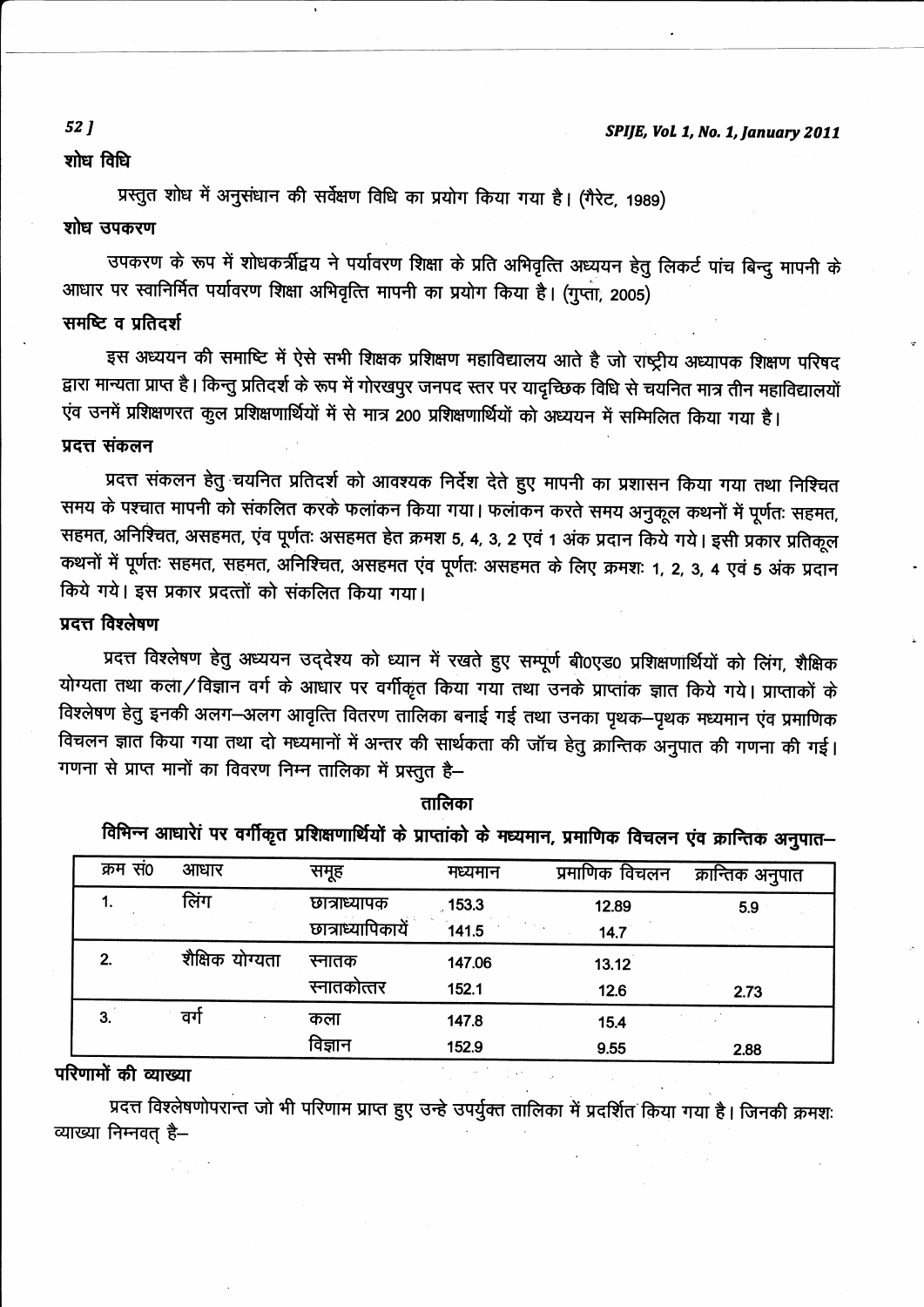#### SPIJE, Vol. 1, No. 1, January 2011

## $A$  - लिंग के आधार पर

लिंग के आधार पर वर्गीकृत प्राप्तांको के मध्यमान क्रमशः 153.3 एंव 141.5 प्राप्त हुए है, जो यह प्रदर्शित करते है कि छात्राध्यापक एंव छात्राध्यापिकाओं ने पर्यावरण शिक्षा के प्रति धनात्मक अभिवृत्ति व्यक्त की है क्योंकि इसके लिए अधिकतम 175 अंक निर्धारित थे इनके सन्दर्भ में उपर्युक्त मध्यमान उच्च धनात्मक अभिवृत्ति स्तर के द्योतक है।

छात्राध्यापकों के प्रमाणिक विचलन एंव मध्यमान का अनुपात 1:12 तथा छात्राध्यापिकाओं के प्रमाणिक विचलन एंव मध्यमान का अनुपात 1:8 है, जो व्यक्तिगत भिन्नता की स्थिति को प्रदर्शित करता है।

लिंग के आधार पर वर्गीकृत दोनों मध्यमानों में अन्तर की सार्थकता की जॉच उपरान्त क्रान्तिक अनुपात का मान 5.9 प्राप्त हुआ। यह मान विश्वसनीयता के 0.01 स्तर पर सार्थक अन्तर व्यक्त करता है। अतः इसके आधार पर यह कहा जा सकता है कि छात्राध्यापकों ने छात्राध्यापिकाओं की तुलना में पर्यावरण शिक्षा के प्रति अधिक धनात्मक अभिवृत्ति प्रदर्शित की है।

## B-शैक्षिक योग्यता के आधार पर

शैक्षिक योग्यता के आधार पर वर्गीकृत प्राप्तांको के मध्यमान क्रमशः 152.1 तथा 14.6 प्राप्त हुए तथा इनके प्रमाणिक विचलन क्रमशः 12.6 तथा 13.12 प्रात हुए। उपर्युक्त माध्य स्नातक एंव स्नातकोत्तर प्रशिक्षणार्थियों के पर्यावरण शिक्षा के प्रति धनात्मक अभिवृत्ति के सूचक है।

स्नातकोत्तर बी0एड0 प्राशिक्षणार्थी समूह के प्रमाणिक विचलन एव माध्यमान में 1:12 तथा स्नातक बी0एड0 प्रशिक्षणार्थी समूह के प्रमाणिक विचलन एंव मध्यमान में 1:11 का अनुपात प्राप्त हुआ जो व्यक्तिगत भिन्नता की स्थिति को प्रदर्शित करता है।

शैक्षिक योग्यता के आधार पर वर्गीकृत दोनों मध्यमानों के क्रान्तिक अनुपात का मान 2.73 प्राप्त हुआ। यह मान विश्वास के 0.01 स्तर पर सार्थक अन्तर व्यक्त करता है। अतः इसके आधार पर यह कहा जा सकता है कि स्नातकोत्तर बी0एड0 प्रशिक्षणर्थियों ने स्नातक बी0एड0 प्रशिक्षणर्थियों की अपेक्षा अधिक धनात्मक अभिवृत्ति प्रदर्शित की है।

## C- वर्ग (कला / विज्ञान) के आधार पर

अध्ययन वर्ग के आधार पर वर्गीकृत प्राप्तांको के मध्यमान क्रमशः 152.9 तथा 147.8 प्राप्त हुए, इनके प्रमाणिक विचलन क्रमशः 9.55 तथा 15.4 प्राप्त हुए। उपर्युक्त माध्य यह प्रदर्शित करते हैं कि कला एंव विज्ञान दोनेा ही वर्गो के प्रशिक्षणार्थियों ने पर्यावरण शिक्षा के प्रति धनात्मक अभिवृत्ति व्यक्त किया है।

कला वर्ग के बी0एड0 प्रशिक्षणार्थियों के मानक विचलन एंव माध्यमान के अनुपात 1:16 तथा विज्ञान वर्ग के मानक विचलन एंव मध्यमान के अनुपात 1:9 प्राप्त हुए, जो व्यक्तिगत भिन्नता की स्थिति को प्रदर्शित करता है।

कला एंव विज्ञान के आधार पर वर्गीकृत दोनों मध्यमानों में अन्तर की सार्थकता की जॉच उपरान्त प्राप्त क्रान्तिक अनुपात का मान 2.88 प्राप्त हुआ यह मान विश्वास के 0.01 स्तर पर सार्थक अन्तर का सूचक है। अतः इसके आधार पर यह कहा जा सकता है कि विज्ञान वर्ग के प्रशिक्षणार्थियों ने कला वर्ग के बी0एड0 प्रशिक्षणार्थियों की अपेक्षा अधिक धनात्मक अभिवृत्ति प्रदर्शित की है।

#### निष्कर्ष

प्रदत्त विश्लेषण एव व्याख्या के उपरान्त निम्नलिखित निष्कर्ष प्राप्त हुए है।

- पर्यावरण शिक्षा के प्रति छात्राध्यापक, छात्राध्यापिकाओं की अपेक्षा अधिक सकारात्मक अभिवृत्ति रखते है। अतः यह कहा जा सकता है कि पर्यावरण शिक्षा के प्रति अभिवृत्ति एंव लिंग में सार्थक सम्बन्ध है।
- स्नातक बी0एड0 प्रशिक्षणार्थियों की अपेक्षा स्नातकोत्तर बी0एड0 प्रशिक्षणार्थी पर्यावरण शिक्षा के प्रति अधिक सकारात्मक अभिवृत्ति रखते है। अतः यह कहा जा सकता है कि पर्यावरण शिक्षा के प्रति अभिवृत्ति एवं शैक्षिक योग्यता में सार्थक सम्बन्ध है।